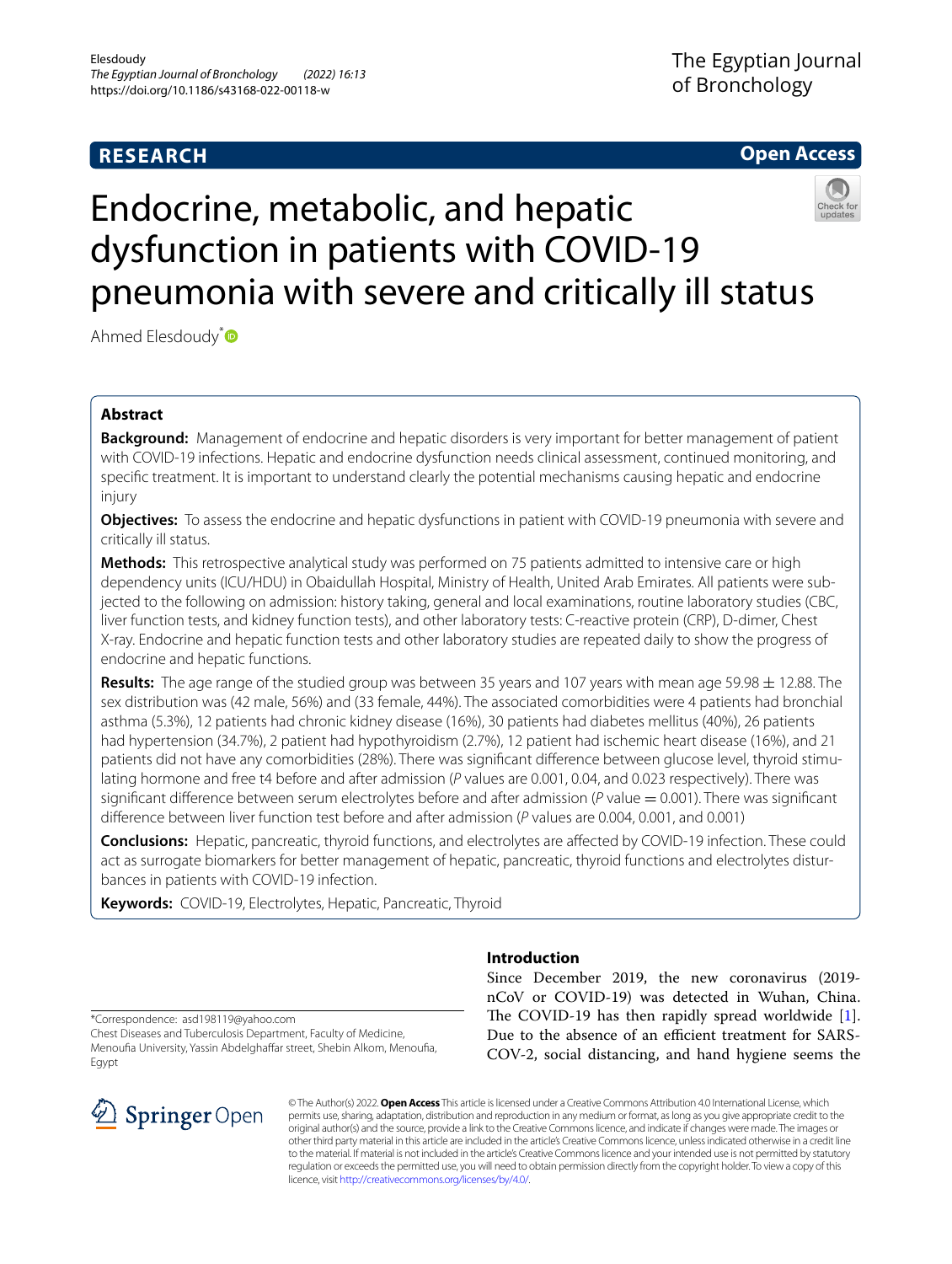most efective modes to decelerate this pandemic spread. For ensuring the same, governments all over the world have imposed nation-wide lockdown. Because of these prevailing events, managing the preexisting medical disorders, including endocrine disorders, may appear on the horizon. With about 10% of the general populations are afected by diabetes mellitus [[2](#page-5-1)], about 5% by thyroid hypo-function, 0.2–1.3% by thyroid hyper-function [\[3](#page-5-2)], managing of the endocrine dysfunctions is very important in patients with COVID-19 infections.

Despite the earlier clinical trials, especially those performed in the USA, China, and Italy, have marked the main clinical manifestations including fever, cough, fatigue and breath shortness, the subsequent studies highlighted the extra-pulmonary disease manifestations. These trials marked that after the adult respiratory distress syndrome corona-virus 2 (SARS-CoV-2), a progressive disease and even the infectious virus itself may progress to involve many systems in the body and multiorgan failure. The liver is the main organ for detoxifying and metabolizing of toxic materials and drugs, and the maintenance of hepatic functions is important for engaging all available treatment modes in the management of COVID-19. Hepatic dysfunction needs clinical assessment, continued monitoring, and specifc treatment. For a better management of COVID-19, it is important to understand clearly the potential mechanisms causing in hepatic injury [[4\]](#page-5-3).

The aim of the study was to assess the endocrine and hepatic dysfunctions in patient with COVID-19 pneumonia with severe and critically ill status

# **Methods**

This is a retrospective analytical study have been done in Ibrahim Bin Hamad Obaidullah Hospital, Ministry of Health, United Arab Emirates. This retrospective study was performed on 75 patients who already have been admitted to intensive care or high dependency units (ICU/HDU) from January 2021 to May 2021. The data were collected retrospectively from the hospital fling system. All patients were subjected to the following on admission: careful history taking, general and local examinations, routine laboratory studies (CBC, liver function tests, and kidney function tests), and other laboratory tests: C-reactive protein (CRP), D-dimer, and chest X-ray. Endocrine and hepatic function tests and other laboratory studies were repeated daily to show the progress of endocrine and hepatic functions. All hepatotoxic medication stopped. The laboratory tests were done using reagents from Siemens Company, Germany. The reagent for electrolytes was Quiklyte. The reagents for liver function tests were DBI, ALTI, ASTI, ALB, and TP. The reagents for kidney function were UREA and CRE2. The device used for CBC was ADVIA 560, Hematology System, Siemens Company, Germany. Clinical inclusion criteria: adult in-patients diagnosed with severe and critically ill COVID-19 infection. Severe disease: patients with respiratory rate > 30 breaths per minute, SpO2 < 94% on room air (patients with chronic hypoxia, a decrease from baseline of > 3%), ratio of arterial partial pressure of oxygen to fraction of inspired oxygen (PaO2/FiO2)  $<$  300 mmHg, or lung infltrates > 50%. Critical disease: patients with respiratory failure, septic shock, and/or multi-organ failure. Clinical exclusion criteria: other adult/pediatrics patients diagnosed with asymptomatic, mild, and moderate COVID-19 infection.

# **Statistical analysis**

Results were collected, tabulated, and statistically analyzed by IBM personal computer and statistical package SPSS for windows version 21, EpiCalc and Microsoft Excel. Two types of statistics were done: descriptive statistics: e.g., percentage (%), mean *(x)*, and standard deviation (SD); and analytic statistics: e.g., Student's *t* test which is a test of signifcance used for comparison between two groups having normally distributed quantitative variables and Mann-Whitney test which is a test of signifcance used for comparison between two groups having quantitative variables which are not normally distributed. *P* value < 0.05 was considered statistically signifcant (S).

# **Results**

This study showed that the age range of the studied group was between 35 years and 107 years with mean age 59.98  $\pm$  12.88. The sex distribution of the studied group was group (42 male, 56%) and (33 female, 44%). The outcome of the studied group was 52 patients deteriorated (69.3%), 23 patients improved (30.6%). This study showed that the associated comorbidities of the group were 4 patients had bronchial asthma (5.3%), 12 patients had chronic kidney disease (CKD) (16%), 30 patients had diabetes mellitus (DM) (40%), 26 patients had hypertension (HTN) (34.7%), 2 patient had hypothyroidism (2.7%), 12 patient had ishemic heart disease (IHD) (16%), and 21 patients did not have any comorbidities (28%). This study showed the progress of patients' symptoms where the shortness of breath (SOB) deteriorated in 52 patients (69.3%), improved in 23 patients (30.6%). The cough symptom deteriorated in 52 patients (69.3%), improved in 23 patients (30.6%). The progress of patients' radiology (chest X-ray) where it is deteriorated in 52 patients (69.3%), improved in 23 patients (30.6%). The length of hospitalization was more prolonged in patient with comorbidities than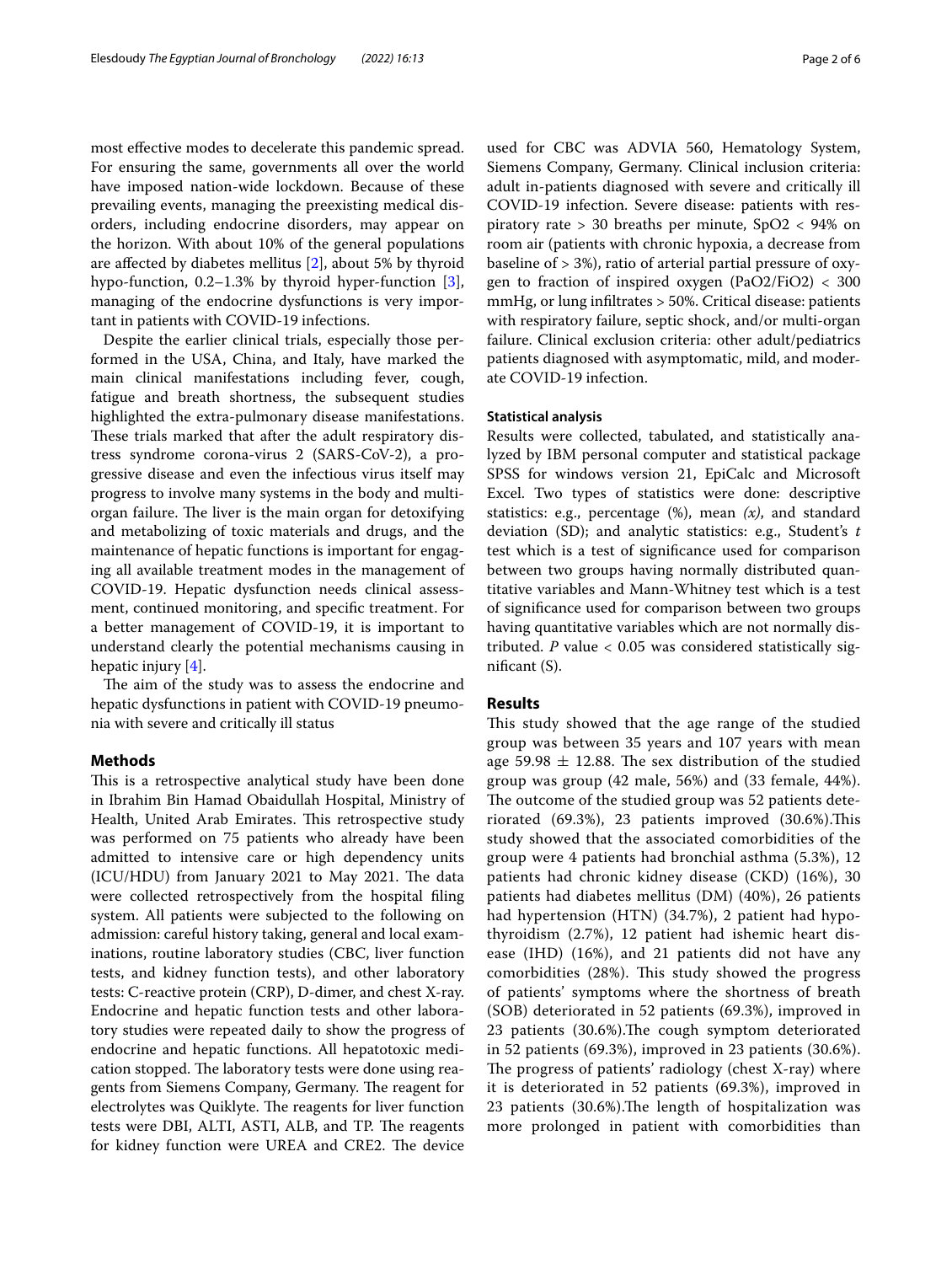<span id="page-2-0"></span>**Table 1** Age, sex distribution, outcome, comorbidities, symptoms, and chest X-ray of the studied group

| Age                            |                |               |
|--------------------------------|----------------|---------------|
| Mean $\pm$ SD                  | 59.98 ± 12.88  |               |
| Median                         | 61.5           |               |
| Range                          | 35.00-107.00   |               |
| Sex                            | No             | %             |
| Male                           | 42             | 56            |
| Female                         | 33             | 44            |
| Outcome                        | No             | $\frac{0}{0}$ |
| Deteriorated                   | 52             | 69.3          |
| Improved                       | 23             | 30.6          |
| <b>Comorbidities</b>           | No             | $\frac{0}{0}$ |
| Asthma                         | 4              | 5.3           |
| Chronic kidney disease (CKD)   | 12             | 16            |
| Diabetes mellitus (DM)         | 30             | 40            |
| Hypertension (HTN)             | 26             | 34.7          |
| Hypothyroidism                 | $\overline{2}$ | 2.7           |
| Ischemic heart disease (IHD)   | 12             | 16            |
| None                           | 21             | 28            |
| Symptoms                       | <b>No</b>      | $\%$          |
| <b>SOB</b>                     |                |               |
| Deteriorated                   | 52             | 69.3          |
| Improved                       | 23             | 30.6          |
| Cough                          |                |               |
| Deteriorated                   | 52             | 69.3          |
| Improved                       | 23             | 30.6          |
| Chest X-ray after admission    | No             | $\frac{0}{0}$ |
| Deteriorated                   | 52             | 69.3          |
| Improved                       | 23             | 30.6          |
| Length of hospitalization      |                |               |
| Patients with comorbidities    | 35.65 days     |               |
| Patients without comorbidities | 22.32 days     |               |

*SD* = standard deviation

patients without comorbidities (35.65 days versus 22.32 days) (Table [1](#page-2-0)). There is statistical significant impairment in glucose level, thyroid stimulating hormone (TSH) and free t4 before and after admission (*P* values are 0.001, 0.04, and 0.023, respectively). It also showed that there is signifcant statistical impairment in serum electrolytes (Na, K, Ca, Mg, and phosphorous) before and after admission ( $P$  value  $= 0.001$ ). Regarding liver functions, there is statistical signifcant impairment in liver function test (ALT, AST, albumin) before and after admission (*P* values are 0.004, 0.001, and 0.001) (Table  $2$ ). The study also showed that there is significant statistical impairment in vital signs (temperature, pulse, respiratory rate) (*P* value 0.001), laboratory data

(WBCs, lymphocytes, CRP, D-dimer) (*P* value 0.001) on and after admission (Table [3\)](#page-3-1).

# **Discussion**

This study showed that the age range of the studied group was between 35 years and 107 years with mean age (59.98  $\pm$  12.88). The sex distribution of the studied group was (42 male, 56%) and (33 female, 44%).

The outcome of the studied group was 52 patients deteriorated (69.3%) and 23 patients improved (30.6%) respectively.

This in agreement with the study done by James Lok et al. [\[5](#page-5-4)]. It stated that abnormal liver function is associated with a negative outcome among those hospitalized with COVID-19. The cause for this association is unclear, but correlation between abnormal liver function and higher serum levels of acute phase proteins suggest that dysregulation of the immune system in response to SARS-CoV-2 may be contributory

The associated comorbidities of the studied groups were 4 patients had bronchial asthma (5.3%), 12 patients had chronic kidney disease (CKD) (16%), 30 patients had diabetes mellitus (DM) (40%), 26 patients had hypertension (HTN) (34.7%), 2 patient had hypothyroidism (2.7%), 12 patient had ischemic heart disease (IHD) (16%), and 21 patients did not have any comorbidities (28%).

A large-scale trial of the Centers for Disease Control and Prevention of the United States [\[6\]](#page-5-5) demonstrated that 78% of the patients with COVID-19 in ICUs had diabetes, cardio-vascular diseases including hypertension or chronic pulmonary disease. A trial carried out by the Chinese Centre for Disease Control and Prevention [\[7](#page-5-6)] involving 72,314 patients (admitted to hospital and outpatient) showed a global death rate of 2.3% (1023 deaths in 44,672 positive COVID-19 subjects) and in patients having diabetes it 7.3%. Another report from China [\[8](#page-5-7)] involving 1590 in-patients analyzed admission to ICU, invasive ventilation, or death, and after adjustment of smoking status and age. It showed that diabetes increased signifcantly the severity risk (hazard ratio 1.59, 95% CI 1.03–2.45); in that study, 34.6% of cases with severe disease had diabetes in contrast to 14.3% in non-severe cases.

This study showed the progress of patients' symptoms where the shortness of breath (SOB) deteriorated in 52 patients (69.3%), improved in 23 patients (30.6%). The cough symptom deteriorated in 52 patients (69.3%), improved in 23 patients (30.6%). The progress of patients' radiology (chest X-ray) where it is deteriorated in 52 patients (69.3%), improved in 23 patients (30.6%)

This result showed the effect of the already present comorbidities and endocrine and hepatic dysfunction on the progress of the patient symptoms and radiology. Most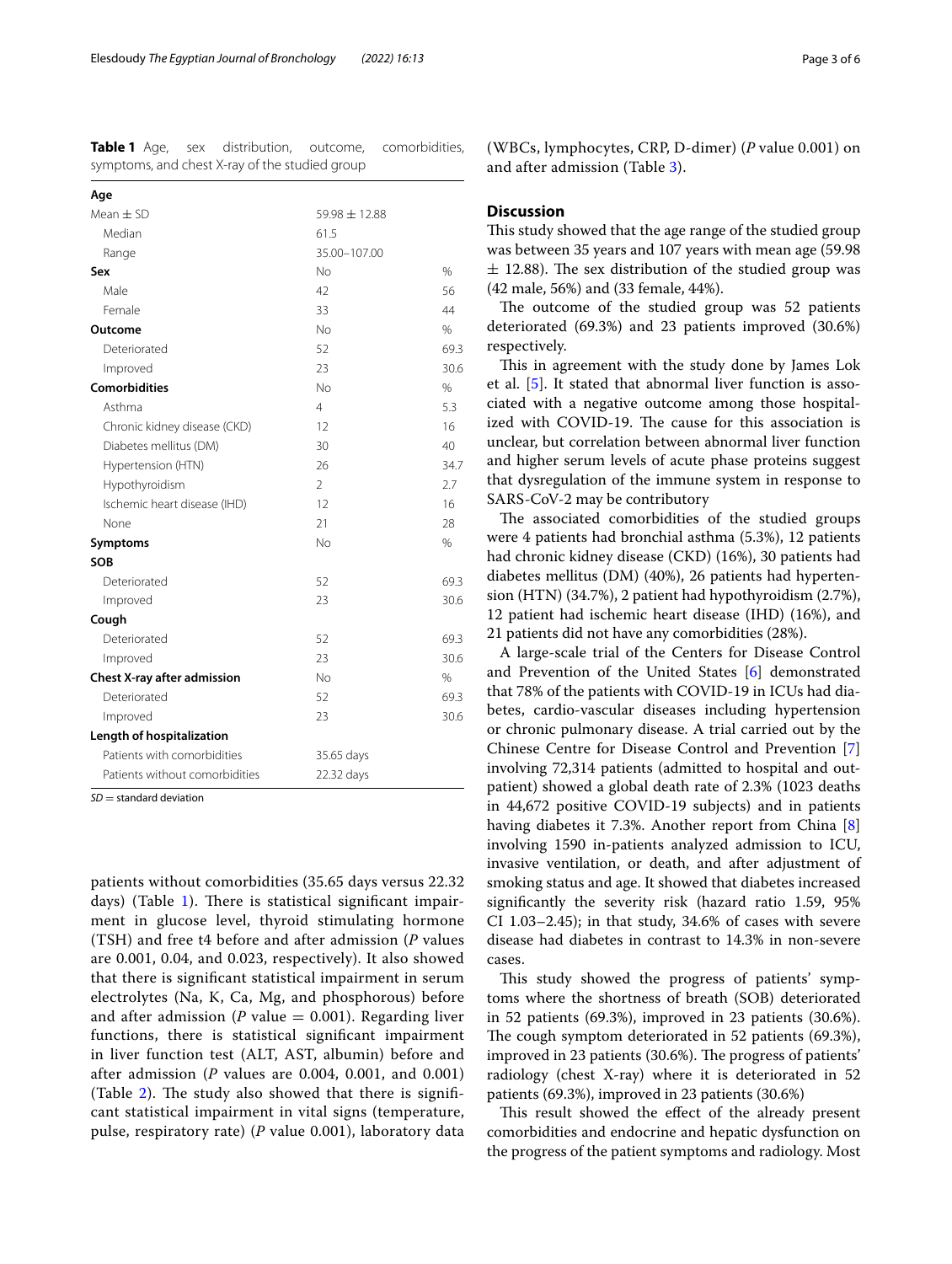|                     | On admission      | After admission     | Student's t test  | P value            |
|---------------------|-------------------|---------------------|-------------------|--------------------|
|                     | Mean $\pm$ SD     | Mean $\pm$ SD       |                   |                    |
| Glucose (mmol/L)    | $8.97 \pm 2.15$   | $13.27 \pm 3.81$    | $-7.267$          | 0.001 <sup>a</sup> |
| TSH (µIU/mL)        | $1.97 \pm 1.60$   | $2.27 \pm 1.56$     | $-2.06$           | 0.04 <sup>a</sup>  |
| free t4 (pmol/L)    | $14.73 \pm 2.98$  | $15.46 \pm 2.24$    | $-2.35$           | 0.023 <sup>a</sup> |
| NA (mmol/L)         | $143.89 \pm 5.54$ | $138.52 \pm 3.64$   | $-8.192$          | 0.001 <sup>a</sup> |
| $K$ (mmol/L)        | $4.76 \pm 1.11$   | $4.18 \pm 0.26$     | $-4.47$           | 0.001 <sup>a</sup> |
| Ca (mg/dL)          | $2.31 \pm 0.16$   | $1.91 \pm 0.14$     | 19.36             | 0.001 <sup>a</sup> |
| Mg (mmol/L)         | $1.01 \pm 0.07$   | $0.85 \pm 0.11$     | 13.79             | 0.001 <sup>a</sup> |
| Phosphorus (mmol/L) | $1.06 \pm 0.23$   | $0.87 \pm 0.17$     | 12.24             | 0.001 <sup>a</sup> |
| Albumin (g/L)       | $33.20 \pm 6.73$  | $19.18 \pm 5.07$    | 15.732            | 0.001 <sup>a</sup> |
|                     | Mean $\pm$ SD     | Mean $\pm$ SD       | Mann-Whitney test | $P$ value          |
| ALT(IU/L)           | $61.49 \pm 58.91$ | $111.37 \pm 100.69$ | $-3.015$          | 0.004 <sup>a</sup> |
| AST(IU/L)           | $40.53 \pm 17.89$ | $79.82 \pm 73.39$   | $-3.768$          | 0.001 <sup>a</sup> |

# <span id="page-3-0"></span>**Table 2** Endocrine parameters, electrolytes, and liver functions before and after admission

*TSH* = thyroid stimulating hormone, *t4* = tetra iodothyronin, *NA* = serum sodium, *K* = serum potassium, *Ca* = serum calcium, Mg = serum magnesium, *ALT* = alanine aminotransferase, *AST* = aspartate aminotransferase*, SD* = standard deviation

<sup>a</sup> Significant difference

## <span id="page-3-1"></span>**Table 3** Vital signs and laboratory studies of the studied group

| <b>Paired samples statistics</b> | On admission          | After admission       | Students' t test | P value            |
|----------------------------------|-----------------------|-----------------------|------------------|--------------------|
|                                  | Mean $+$ SD           | Mean $\pm$ SD         |                  |                    |
| Temp $(^{\circ}C)$               | $37.633 \pm 0.855$    | $38.008 \pm 0.886$    | $-4.504$         | 0.001 <sup>a</sup> |
| Pulse (beat/min)                 | 73.168 ± 12.419       | $78.714 + 16.573$     | $-3.739$         | 0.001 <sup>a</sup> |
| RR (breath/min)                  | $21.050 + 6.421$      | $24.196 \pm 7.881$    | $-4.287$         | 0.001 <sup>a</sup> |
| WBCs/µL                          | $6249.546 + 2440.329$ | $5626.818 + 2343.335$ | 4.104            | 0.001 <sup>a</sup> |
| Lymphocytes/µL                   | $2.083 + 0.801$       | $.829 + 0.740$        | 3.709            | 0.001 <sup>a</sup> |
| $CRP$ (mg/L)                     | $43.255 \pm 56.209$   | $52.885 + 47.854$     | $-2.621$         | 0.009 <sup>a</sup> |
| $D$ -dimer ( $\mu q/mL$ )        | $2.956 \pm 4.097$     | $.880 \pm 1.611$      | 3.750            | 0.001 <sup>a</sup> |

*SD* = standard deviation, *WBCs* = white blood cells, *CRP* = C-reactive protein

<sup>a</sup> Significant

patients deteriorate after admission due to the efect of these factors.

The length of hospitalization was more prolonged in patient with comorbidities than patients without comorbidities (35.65 days versus 22.32 days).

The study showed that there was statistical significant diference between glucose level, thyroid stimulating hormone (TSH), and free t4 before and after admission.

Huang et al. [\[9](#page-5-8)] showed low normal T3, T4, and TSH in COVID-19 without clinically apparent hypothyroidism. The study of Wan G W et al.  $[10]$  $[10]$  showed low T3 and TSH in COVID-19 patients in contrast to controls. Brancatella A et al. [\[11\]](#page-5-10) reported post-COVID-19 subacute thyroiditis from Italy. Ippolito S et al. [\[12\]](#page-5-11) described thyrotoxicosis in a patient during the in-hospital stay. A recent study by Muller I et al. [[13](#page-5-12)] has highlighted the prevalence of atypical subacute thyroiditis in COVID-19 patients receiving high-intensity care. Of 8 patients who were followed, 2 developed hypothyroidism and 6 had suppressed TSH suggesting long-term efects of COVID-19 on thyroid functions. They were negative for thyroid antibodies. A cell-mediated immune mechanism was suggested by the scientists to explain these fndings.

Wang et al. [\[14](#page-5-13)] showed pancreatic injury in 17% of 52 COVID-19 patients with elevated serum amylase and lipase levels and two third had abnormal blood glucose levels. Baltar et al [[15\]](#page-5-14) reported isolated elevated lipase in COVID-19. Hadi et al. [[16\]](#page-5-15) found 2 cases with severe acute pancreatitis in three family members with COVID-19 infection. Further, drugs being used in COVID-19 can result in acute pancreatitis.

A study by Li et al [[17\]](#page-5-16) showed that 6.4% of 658 patients presented with ketoacidosis without clear cause. A largescale database, CoviDIAB Project, by Rubino F et al. [[18](#page-5-17)] has been established for collecting information from patients with COVID-19 and high blood sugar. The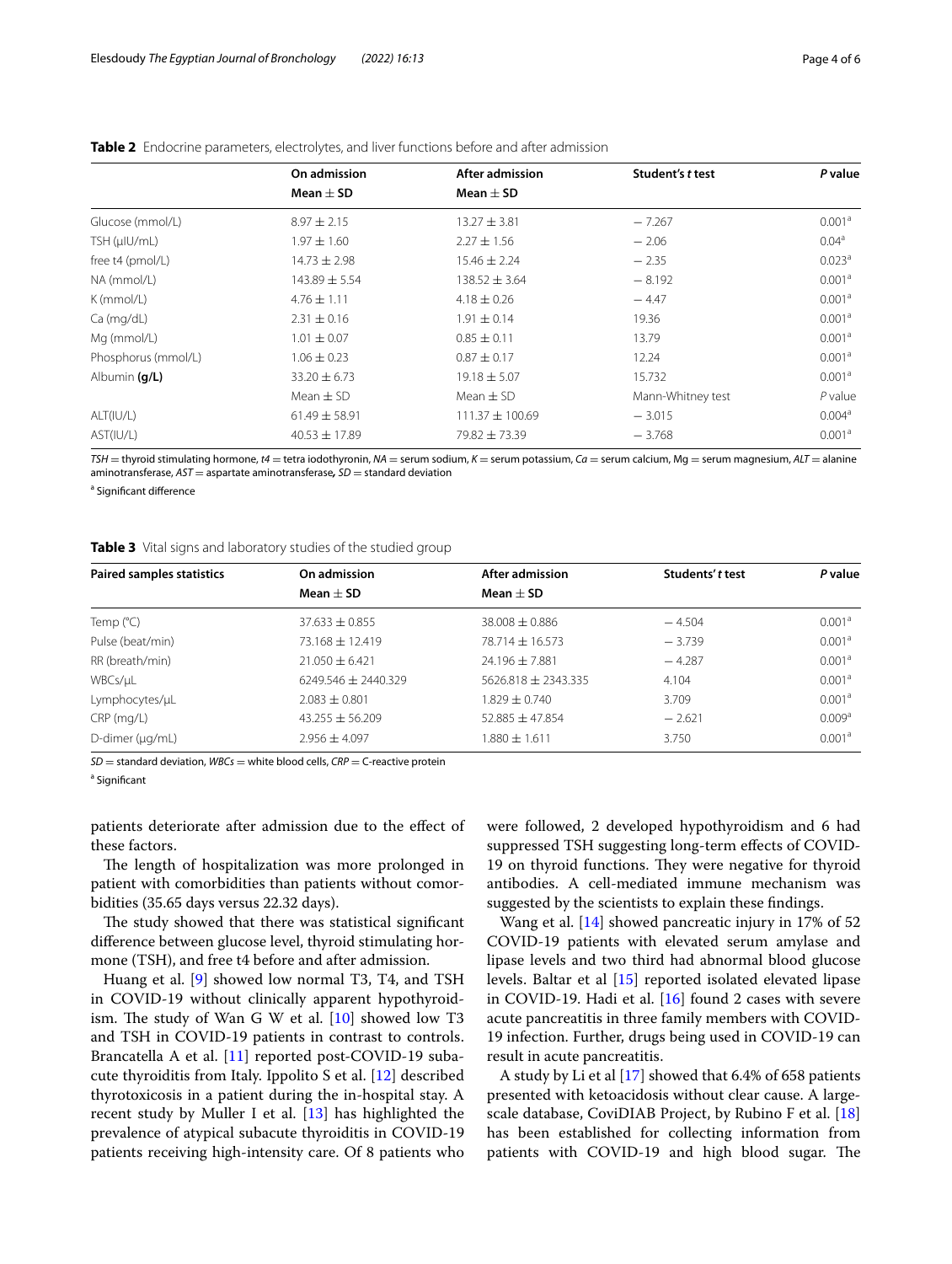infammatory milieu and elevated levels of cytokines in diabetes may cause severe disease and ARDS. The bidirectional relationship between diabetes and COVID-19 needs further investigations. Bello-Chavolla OY et al. [[19](#page-5-18)] reported that diabetes remains a leading risk factor in severe COVID-19 disease and a predictor for morbidity and mortality. Lacobellis et al. [\[20\]](#page-5-19) found that admission hyperglycemia was the best predictor of SARS CoV-2 radiological fndings.

The study showed that there was significant statistical diference between serum electrolytes (Na, K, Ca, Mg, and phosphorous) before and after admission.

Hugo De Carvalho et al. [\[21\]](#page-5-20) stated that hyponatremia was prevalent in patient cases than in controls, as well as hypokalemia and hypochloremia. According to the fndings of the multivariate study, hyponatremia, and hypokalemia were associated with COVID-19 in patients cases globally, with an adjusted odds ratio of 1.89 [95% CI 1.24–2.89] for hyponatremia and 1.76 [95% CI 1.20–2.60] for hypokalemia. Hyponatremia and hypokalemia independently occurred in association with COVID-19 infection in adult patients who visited the ER, and might act as markers for the physician in the emergency departments in suspected patients with COVID-19.

H. Sarvazad et al. [[22\]](#page-5-21) stated that, from all the involved 134 subjects, 49.1% hyperglycemia, 38% hyponatremia, 7.3% hypokalemia, and 32% hypomagnesemia were noted. There was a significant statistical difference between the outpatient and ICU groups regarding FBS,  $Na<sup>+</sup>$ , and  $Mg<sup>2+</sup>$ . Hyperglycemia and electrolyte disturbances in patients with COVID-19 are feasible; so, the measurement and follow-up of these cases can be efficient in the management and prevention of the severe sequelae of the disease.

The study also showed that there was statistical signifcant diference between liver function test (ALT, AST, albumin) before and after admission

In the study of James Lok et al. [\[5](#page-5-4)] between 16th March 2020 and 30th April 2020, 343 cases were admitted to the acute medical team at Kingston Hospital. Excluding subjects with a history of hepatic disease, 299 cases had hepatic function tests done with abnormal functions found in 44.8% of cases. Disturbance of hepatic function coincided with more requirements for ventilation, admission to high dependency unit or intensive care and prolonged in hospital stay.

Zeng-hong Wu et al. [\[23](#page-5-22)] reported a signifcant relation between hepatic malfunction and mortality of patients with COVID-19 with a pooled OR of 1.98 (95% CI 1.39– 2.82). There was a significant difference between AST and severity of COVID-19 with a pooled OR of 4.48 (95% CI 3.24–7.21), and a pooled WMD of 3.35 (95% CI 2.07 to 4.64). In addition, there was a signifcant diference

between TBIL and severity of COVID-19, with a pooled OR of 1.91 (95% CI 1.40–2.60), and with a pooled WMD of 1.18 (95% CI 0.78 to 1.58).

The study also showed that there is significant statistical diference in vital signs (temperature, pulse, respiratory rate) (*P* value 0.001), laboratory data (WBCs, lymphocytes, CRP, D-dimer) (*P* value 0.001) on and after admission (Table [3](#page-3-1)).

The study showed that there is deterioration in vital signs and laboratory data post admission mostly due to the efect of associated comorbidities and endocrine and hepatic dysfunction.

## **Conclusion**

This retrospective study found that pancreatic, thyroid functions and electrolytes are afected by COVID-19 infection. These could act as markers for better management of pancreatic, thyroid functions, and electrolytes disturbances in patients with COVID-19 infection.

Severity of COVID-19 patients was signifcantly associated with liver malfunction. COVID-19 patients with severe disease have elevated serum ALT, AST levels, and decrease in serum albumin level. The findings of the study put a basis for good management of the liver clinically for COVID-19 patients.

#### **Abbreviations**

CBC: Complete blood count; SARS: Severe acute respiratory syndrome; DBI: Direct bilirubin reagent for Siemens devices; ALTI: Alanine aminotransferase reagent for Siemens devices; AST: Aspartate aminotransferase reagent for Siemens devices; TP: Total protein reagent for Siemens devices; Na: Serum sodium; K: Serum potassium; Ca: Serum calcium; Mg: Serum magnesium; ICU: Intensive care unit; TSH: Thyroid stimulating hormones.

#### **Acknowledgements**

Not applicable

#### **Author's contributions**

AE contributed to the concepts, design, defnition of intellectual content, literature search, clinical studies, experimental studies, data acquisition, data analysis, statistical analysis, manuscript preparation, manuscript editing, and manuscript review, AE is also a guarantor. The author read and approved the fnal manuscript.

### **Funding**

No funding

#### **Availability of data and materials**

The data that support the fndings of this study are available from Ibrahim Bin Hamad Hospital, UAE, but restrictions apply to the availability of these data, which were used under license for the current study, and so are not publicly available. Data are however available from the authors upon reasonable request and with permission of Ibrahim Bin Hamad Hospital, UAE

#### **Declarations**

#### **Ethics approval and consent to participate**

Approval of the ethical committee of the hospital (Ibrahim Bin Hamad Hospital, UAE) and the ethical committee of Menoufa University had already been taken